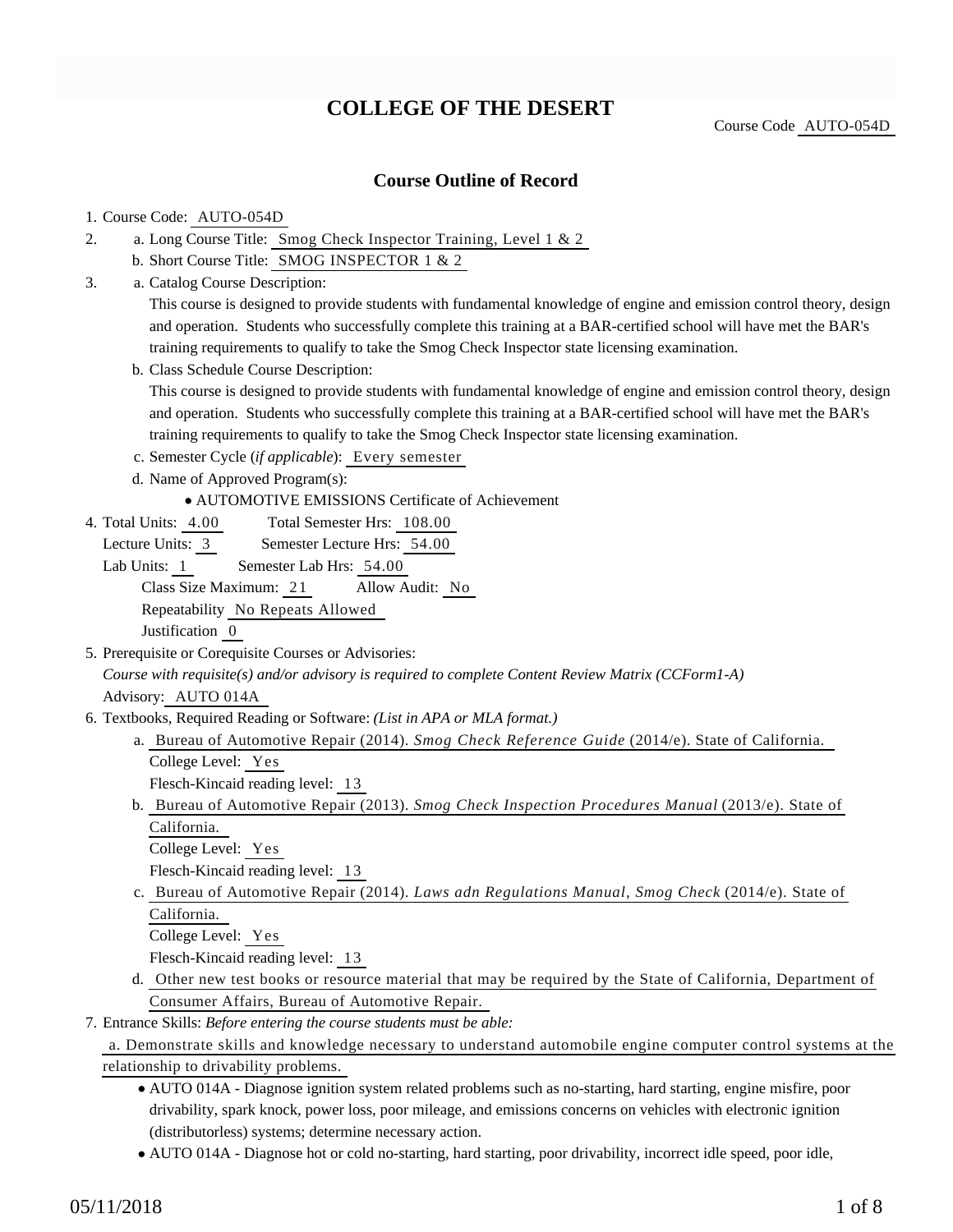flooding, hesitation, surging, engine misfire, power loss, stalling, poor mileage, dieseling, and emissions problems on vehicles with injection-type fuel systems; determine necessary action.

- b. Develop qualifications necessary to gain and maintain employment as an automotive technician.
	- AUTO 014A Complete work order to include customer information, vehicle identifying information, customer concern, related service history, cause, and correction.
	- AUTO 014A Identify and interpret engine performance concern; determine necessary action.
- c. Demonstrate an understanding of the relationship between proper engine operation and the environment.
	- AUTO 014A Diagnose engine mechanical, electrical, electronic, fuel, and ignition concerns with an oscilloscope and/or engine diagnostic equipment; determine necessary action.

d. Effectively use and understand shop/service manuals, specifications, and electronic data retrieval systems as related to automotive engine computer systems.

- AUTO 014A Research applicable vehicle and service information, such as engine management system operation, vehicle service history, service precautions, and technical service bulletins.
- AUTO 014A Locate and interpret vehicle and major component identification numbers (VIN, vehicle certification labels, and calibration decals).
- 8. Course Content and Scope:

#### Lecture:

- 1. Safety
	- a. Personal
	- b. Shop
	- c. Equipment
	- d. Vehicle
- 2. Engine Theory, Design and Operation (gasoline and diesel).
	- a. Engines
	- b. Cooling Systems
	- c. Exhaust Systems
	- d. Electrical Systems
- 3. Engine Performance (gasoline and diesel).
	- a. Ignition Systems
	- b. Induction Systems
	- c. Fuel Metering-fuel Injection and carburetion.
	- d. Engine Management
	- e. On-Board Diagnostics
- 4. Emission Controls (gasoline and diesel).
	- a. Crankcase Emission Controls
	- b. Evaporative Emission Controls
	- c. Thermostatic Air Cleaner
	- d. Air Injection Systems
	- e. Ignition Spark Controls
	- f. Exhaust After Treatment Systems
	- g. Exhaust Gas Recirculation Systems
- 5. Standards of Practice / Station Obligations
- 6. Program Administration
	- a. Laws and Regulations
	- b. Station Requirements
	- c. Inspector Requirements
	- d. Technician Requirements
	- e. Station Operation
	- f. Station Audits
	- g. Repair Assistance and Cost Waivers
	- h. Referee Services
- 7. Consumer Authorization and Consultation
	- a. Estimates
	- b. Invoices
- 8. Vehicle Identification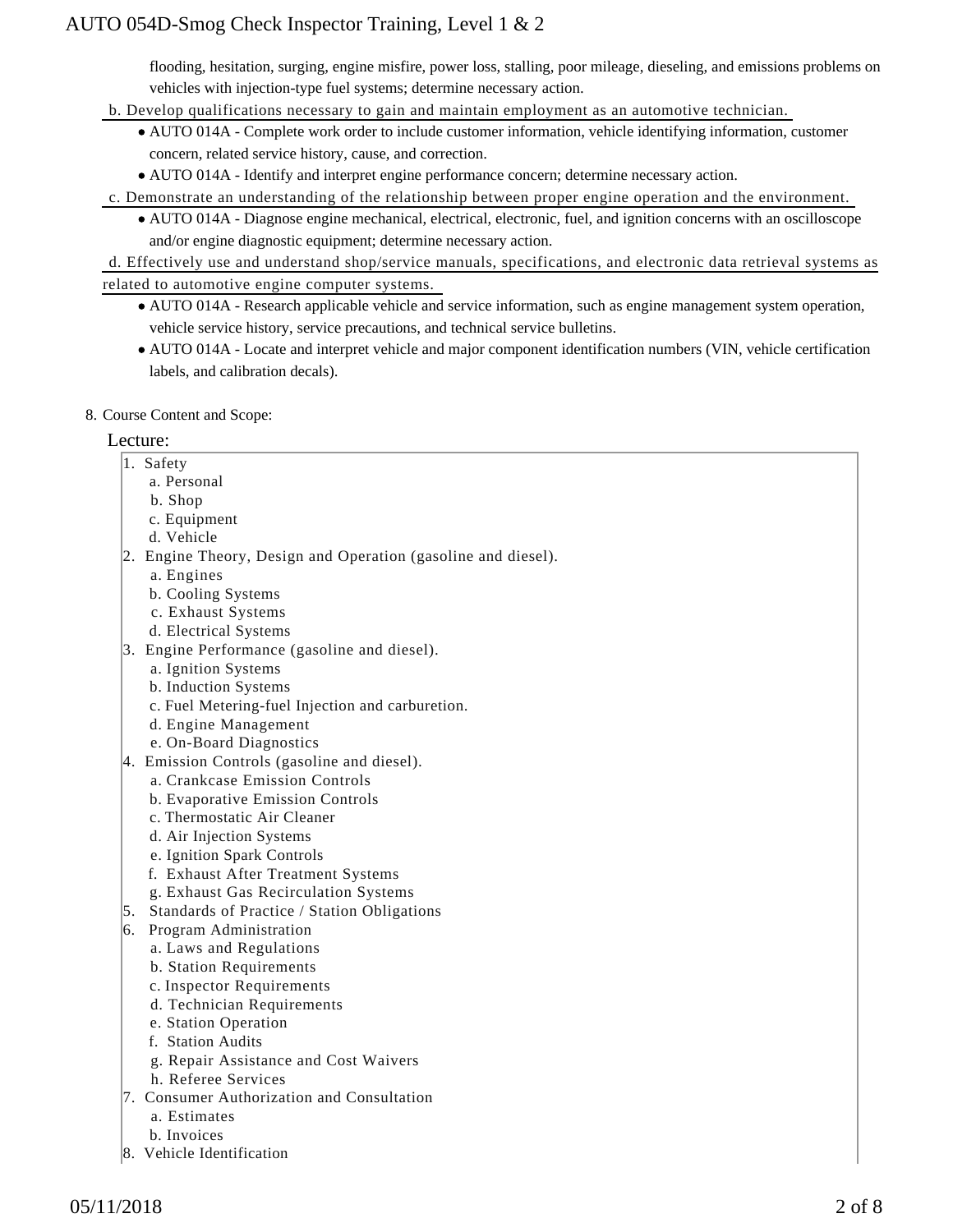- a. Affected Vehicles
- b. Exempted Vehicles
- c. Directed Vehicles
- d. Certification Type
- e. Specially Constructed Vehicles
- f. Military Personnel Vehicles
- g. Fleet Vehicles
- h. Emissions Inspection System Vehicle Entries
- 9. Calibration of Inspection Equipment and Devices
	- a. Equipment Maintenance
	- b. Emissions Inspection System
	- c. Low Pressure Fuel Evaporative Tester
- 10. Visual Inspection Procedures Gasoline and Diesel.
	- a. Pass/Fail Criteria (tampered, defective)
	- b. Vehicle Emission Control Information Label
	- c. BAR Referee Label
	- d. Aftermarket Parts Label
	- e. Crankcase Emission Controls
	- f. Evaporative Emission Controls
	- g. Thermostatic Air Cleaner
	- h. Air Injection Systems
	- i. Ignition Spark Controls
	- j. Exhaust After Treatment Systems
	- k. Exhaust Gas Recirculation Systems
	- l. Liquid Fuel Leak Inspection
	- m. Other Engine and Emission Controls Systems
	- n. Aftermarket Parts
	- o. Gasoline Visible Smoke Test
	- p. Diesel Visible Smoke Test
	- q. Emissions Inspection System Entries
- 11. Emission Test Procedures
	- a. Safety Precautions
	- b. Test Application
	- c. Vehicle Preconditioning
	- d. Acceleration Simulation Mode
	- e. Two-Speed Idle
- 12. Functional Inspection Procedures
	- a. Test Application
	- b. Malfunction Indicator Light
	- c. OBDII
	- d. Ignition Timing
	- e. Exhaust Gas Recirculation System
	- f. Fuel Cap Integrity
	- g. Low Pressure Fuel Evaporation Test (LPFET)
	- h. Emissions Inspection System Entries
- 13. Smog Check Inspection Results
	- a. Vehicle Inspection Report
	- b. Vehicle Passes Inspection
	- c. Vehicles Fails Inspection

## Lab: *(if the "Lab Hours" is greater than zero this is required)*

- A. Proper safety pactices and procedures
- B. Identification of Vehicles, Engines, and Emission Controls
	- 1. Vehicle identification
	- 2. Systems application
	- 3. Grey market vehicles
	- 4. Engine changes
	- 5. After market smog related components
- C. Diagnosis and Testing of 1980 and Newer Vehicles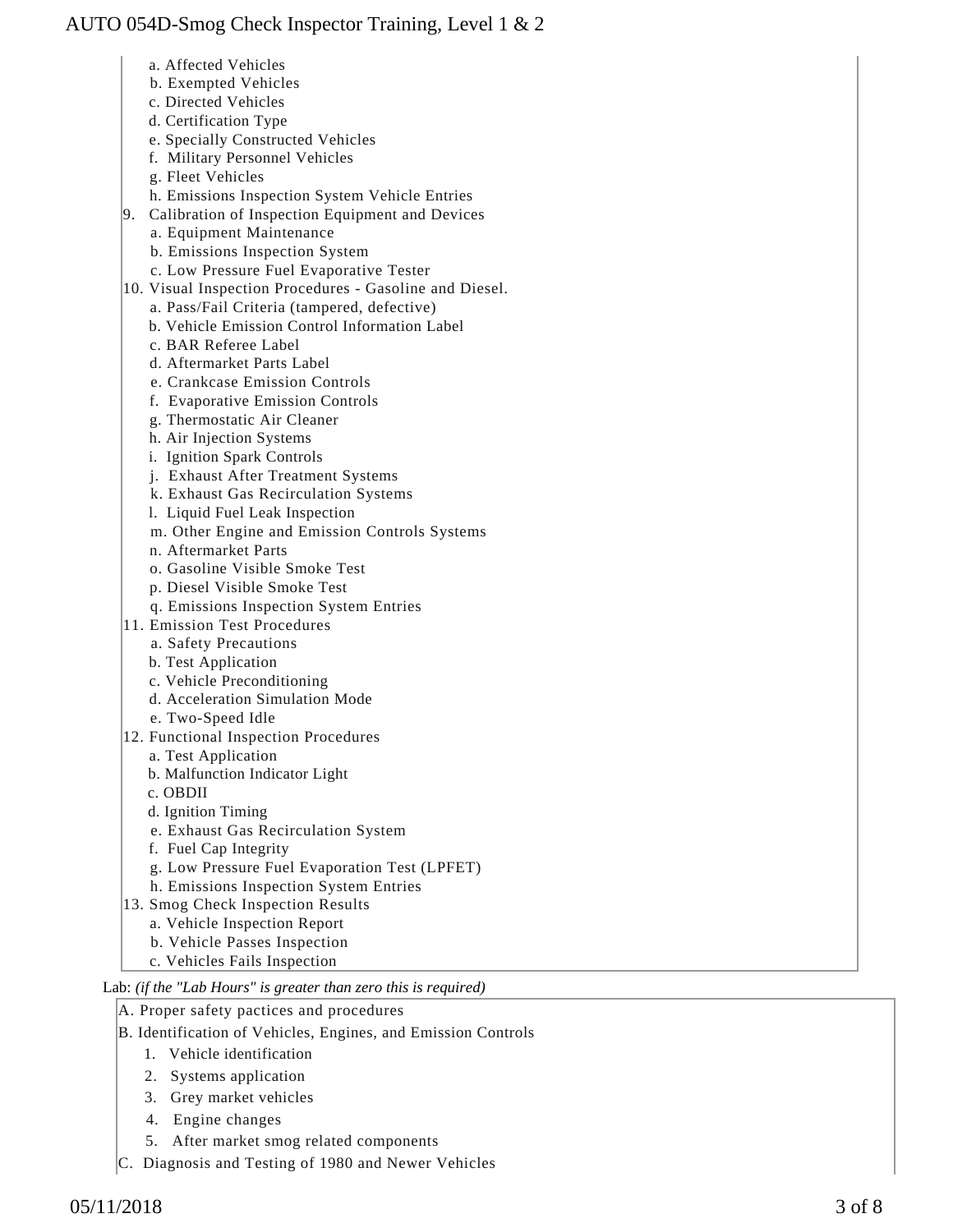- 1. Trouble codes and retrieval
- 2. Scan tools
- 3. Trouble shooting trees
- 4. Diagnosis and repair
	- a. Fuel systems
	- b. Timing controls
	- c. Emission systems
- D. Five-gas exhaust emissions and test failure
	- 1. Hydrocarbons
	- 2. Carbon monoxide
	- 3. Carbon dioxide
	- 4. Oxides of nitrogen
	- 5. Oxygen
- E. Vehicle and equipment preparation of loaded mode testing
	- 1. Performing a loaded mode test
	- 2. Discussion and explanation of Vehicle Inspection Report
- F. Perform SMOG tests
	- 1. Diesel
	- 2. Containment
	- 3. Non-containment

G. Other minimum competencies required by Bureau of Automotive Repair (BAR)

### 9. Course Student Learning Outcomes:

### 1.

Describe and demonstrate personal, shop, equipment, and vehicle safety practices.

### 2.

Describe engine theory, design, and operation for both gasoline and diesel vehicles.

#### 3.

Demonstrate their knowledge, skills and abilities in identifying engine systems, parts and components.

### 4.

Describe emission control systems theory, design and operation for both gasoline and diesel vehicles.

### 5.

Demonstrate their knowledge, skills and abilities in identifying emission control systems on various vehicle designs.

### 6.

Demonstrate their knowledge, skills and abilities in checking ignition timing on various vehicle designs.

## 7.

Demonstrate their knowledge, skills and abilities in checking the operation of exhaust gas recirculation systems on various system designs.

### 8.

Demonstrate their knowledge, skills and abilities in checking monitor readiness on vehicles equipped with second generation on-board diagnostics systems (OBDII).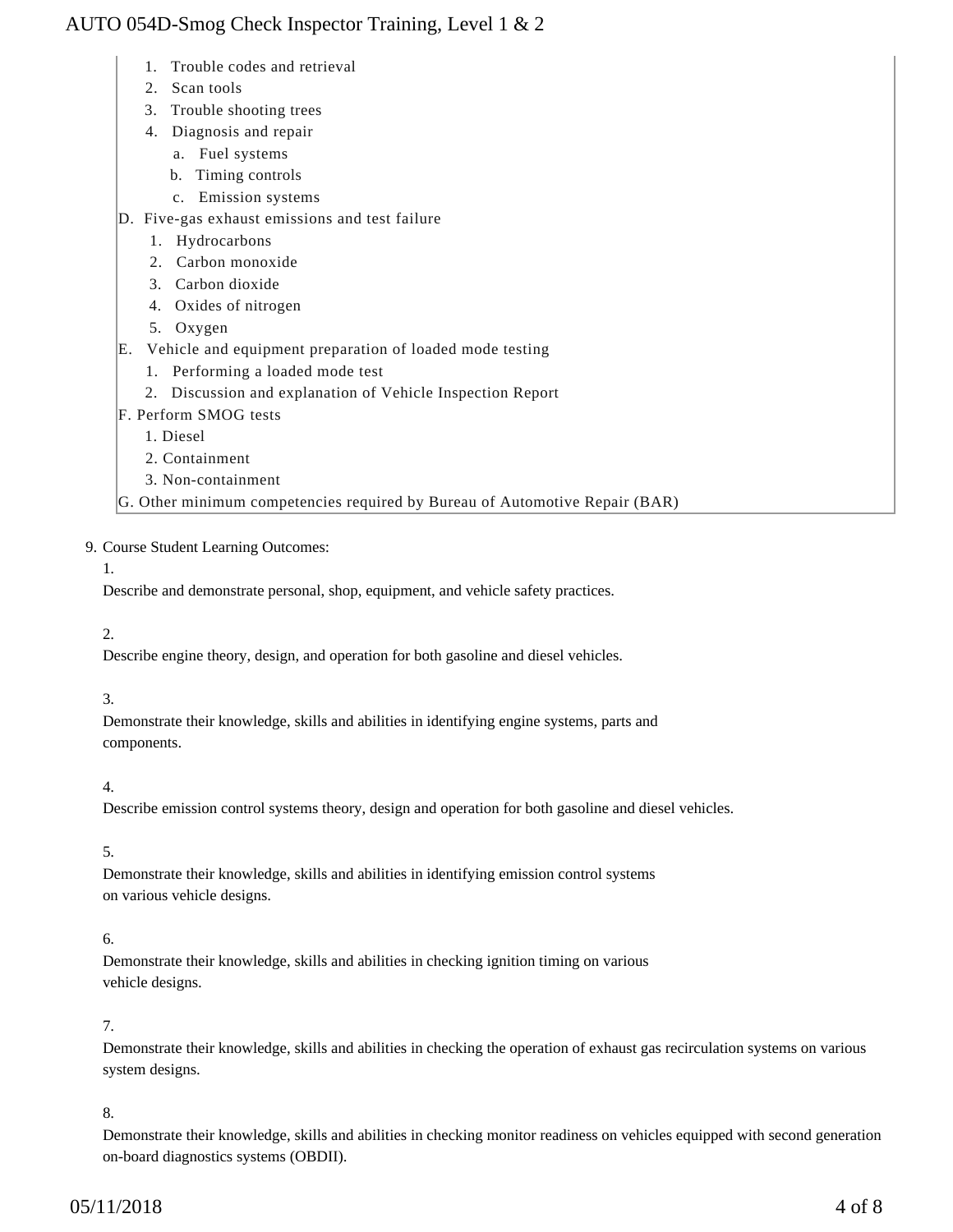#### 9.

Describe the laws, regulations, and procedures associated with consumer authorization of inspections and the overall administration of the Smog Check Program.

#### 10.

Describe the standards of practice expected of Smog Check Inspectors.

#### 11.

Demonstrate ability to calibrate an emission inspection system.

#### 12.

Demonstrate their knowledge, skills and abilities in performing Smog Check emission tests on various vehicle designs.

#### 13.

Demonstrate their knowledge, skills and abilities in performing Smog Check visual inspections on various vehicle designs.

14.

Describe and demonstrate they have the knowledge, skills and abilities to perform smog check functional tests on various vehicle designs.

10. Course Objectives: Upon completion of this course, students will be able to:

- a. Identify basic components of a vehicle emission control system components
- b. Describe the operation of vehicle emission control system components
- c. Understand the laws, rules, and regulations pertaining to emission control system inspection and certification
- d. Demonstrate the proper procedure for conducting a vehicle emission inspection
- e. Demonstrate skill in the operation, diagnosis, and repair of automotive engine computer systems.
- f. Demonstrate an understanding of the relationship between proper engine operation and the environment.

g. Use and understand shop/service manuals, specifications, and electronic data retrieval systems as related to automotive engine computer systems.

h. Demonstrate the safe use of the chassis dynamometer.

- i. Demonstrate the use of diagnostic test equipment to repair emission test failures
- j. Identify the differences between the OBD I and OBD II computer systems
- k. Compare and contrast the diagnostic techniques of OBD I and OBD II
- 11. Methods of Instruction: *(Integration: Elements should validate parallel course outline elements)* 
	- a. Collaborative/Team
	- b. Demonstration, Repetition/Practice
	- c. Discussion
	- d. Laboratory
	- e. Lecture
	- f. Observation
	- g. Participation
	- h. Technology-based instruction

Other Methods:

Reading assignments in textbook and technical manuals

12. Assignments: (List samples of specific activities/assignments students are expected to complete both in and outside of class.) In Class Hours: 108.00 Outside Class Hours: 108.00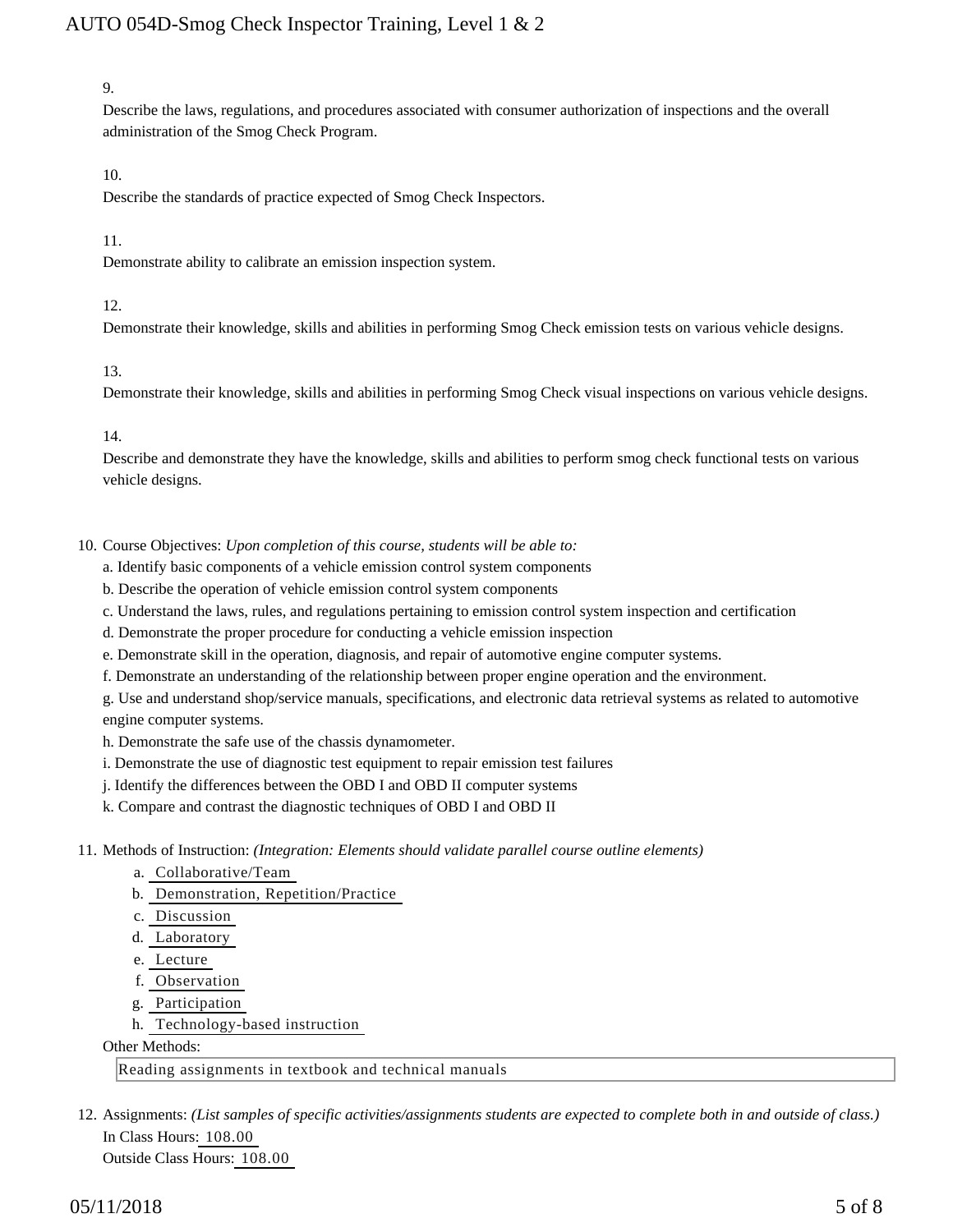#### a. In-class Assignments

- 1. Readings from required text.
- 2. Assigned readings and written summaries from selected instructor handouts.
- 3. Written summaries and analysis of assigned websites.
- Vehicle diagnosis, troubleshooting and repair of personal, shop and other vehicles to be evaluated 4. by the instructor during lab time.
- 5. Hands-on lab worksheets matching each course objective. These will be graded by the instructor throughout the semester during lab time.
- 6. Must develop teamwork skills through lab activities.

#### b. Out-of-class Assignments

- 1. Homework from required text.
- 2. Completion of 3 SP2 safety tests.
- 3. Assigned readings and written summaries from selected instructor handouts.
- 4. Written summaries and analysis of assigned websites.
- 5. Worksheets provided by instructor.
- 6. Must develop teamwork skills through assigned special projects.

13. Methods of Evaluating Student Progress: The student will demonstrate proficiency by:

College level or pre-collegiate essays

Short essays on engine or sub-system operation

- Written homework
- Reading reports
- Laboratory projects
- Group activity participation/observation
- True/false/multiple choice examinations
- Mid-term and final evaluations
- Student participation/contribution
- Student preparation
- Other

Hands-on Competency

14. Methods of Evaluating: Additional Assessment Information:

One instructor and multiple BAR generated multiple choice test with passing score of 70% for BAR certificate Notebook

15. Need/Purpose/Rationale -- All courses must meet one or more CCC missions.

PO-BS Problem Solving

 Use background information in a subject to understand the nature of a problem and transfer information to new problems accordingly.

 Identify what isn't known, but needs to be known in order to solve a problem (depending on the problem domain, reading and/or mathematical skills are helpful).

IO - Scientific Inquiry

 Collect and analyze data. Skills of data collection include an understanding of the notion of hypothesis testing and specific methods of inquiry such as experimentation and systematic observation.

IO - Critical Thinking and Communication

Apply principles of logic to problem solve and reason with a fair and open mind.

 Summarize, analyze, and interpret oral and written texts, with the ability to identify assumptions and differentiate fact from opinion.

16. Comparable Transfer Course